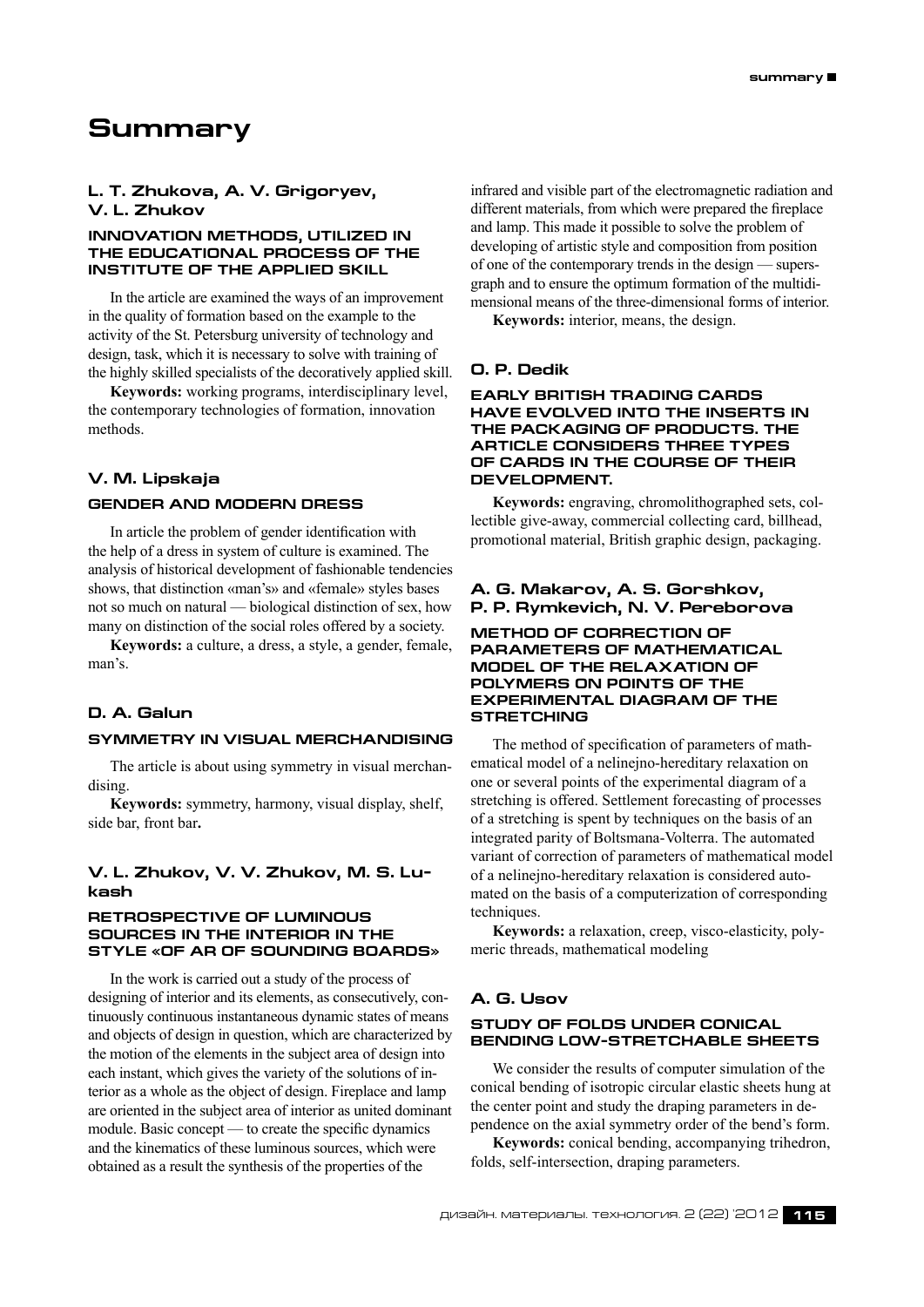# **V. A. Avrorov, V. V. Volkov, V. K. Polyakov, E. Y. Yudina**

## **THE FORMALIZATION OF DESCRIBING TECHNICAL SYSTEMS IN COTTON SPINNING ON THE BASIS OF OPERATOR MODELING**

Operational modeling is one of the methods of analysis and synthesis of technological systems and production **lines** 

**Keywords**: production line, «kip-tape», fibrous mass, operational modeling of technological systems, operator model, technological system, the processor.

# **V. L. Zhukov, V. V. Zhukov, O. O. Bichurina, V. A. Grozdinskiy**

## **THEORY OF ORGANIZATION ABOUT THE INTEGRITY OF THE MODEL OF THE MEANS OF THE OBJECT OF THE DESIGN: [DOFORMALNOE] STUDY OF THE VISUAL INFORMATION SYSTEMS**

The specific positions of the theory of organization, holism, Gestalt psychology in the applied relation to the perception of the models of the means of the objects of the design through the integrity of properties, structures and dynamics of relations in the time are examined.

**Keywords:** model, means, the design.

# **I. G. Dovzhenko, A. M. Kondyurin, M. V. Tamazov**

## **COMPUTER DESIGN-ENGINEERING OF CHROMATICITY OF SILICATE MATERIALS**

In paper the main practical aspects of application computer design-engineering for receive of decorative silicate materials are considered. Shown are the potential of this method for creation of color harmony of the facade and interior of apartment buildings of cottage type.

**Keywords:** spectrophotometric curves, the coefficient of diffuse reflection, purity of color, non-fired decorative binder.

# **T. von Arb-Knorozok**

## **Product design firm «Morris & Co» as the art of materials and art processing**

The author of the article examines the activities of design firm «Morris & Co» as an innovative company on the artistic design and artistic processing of materials.

**Keywords:** art design, materials, design firm, an ornament.

## **A. E. Asanova**

#### **KAZAKH ORNAMENT AS CONDITIONAL AND SYMBOLICAL FORM OF REFLECTION OF IDEAS OF LIFE**

Many ornaments meeting in clothes, personify figurative and associative compositions which absorbed in itself not only direct reflection of zoomorfny, vegetative and geometrical motives of separate elements of ornaments, but also bear in itself the hidden sacral sense taking the roots since ancient times of worship pagan gods when all subjects of environment had the value for the person.

**Keywords**: ornament, patterns, elements, forms, motives, composition, culture, art, traditions.

# **A. B. Parygin**

## **Serigraph in the Art of Postwar Germany**

Open to question, in chronological sequence issues about the origins and development of the Serigraph in West European art are considered. The information about German graphic artists of the 1940–1970 is given. Special attention is paid to the innovators and pioneers of this media in Germany.

**Keywords:** serigraph, silkscreen, print, graphic art, type of graphic, German art of XX century, print techniques.

#### **A. V. Andreeva**

## **On the modern Orthodox art. Understanding of the way the canon artist monumetalist o. Zinonom**

This article is devoted to the exploration of modern Orthodox art. Way to comprehend the Canon of monumetalistom artist. Zinonom. Influence on ecclesiastical art on monuental′noe. Zinona as a representative of the Byzantine style of Zinona and its effect on capital style towards the reconstruction and development of the Church's monumental art at the crossroads of epochs: the case of Svyato-Danilovskogo monastery in Moscow.

**Keywords:** art, art studies, fresco, symbol, allegory, light, architecture, Byzantium, the spatial image, composition, creativity, design, idea, the artist, creativity.

# **E. F. Yapparova, M. M. Chernyh The raster image modelling method for wood laser engraving**

The effect of a model tone on an image tone obtained by laser engraving was researched in this work, tone limits of model intensity for different kinds of wood were determined, the necessity for the raster image correction during modelling with respect to the tone limit was defined and the correction technique was presented.

**Keywords:** laser treatment, wood, engraving, tone, intensity.